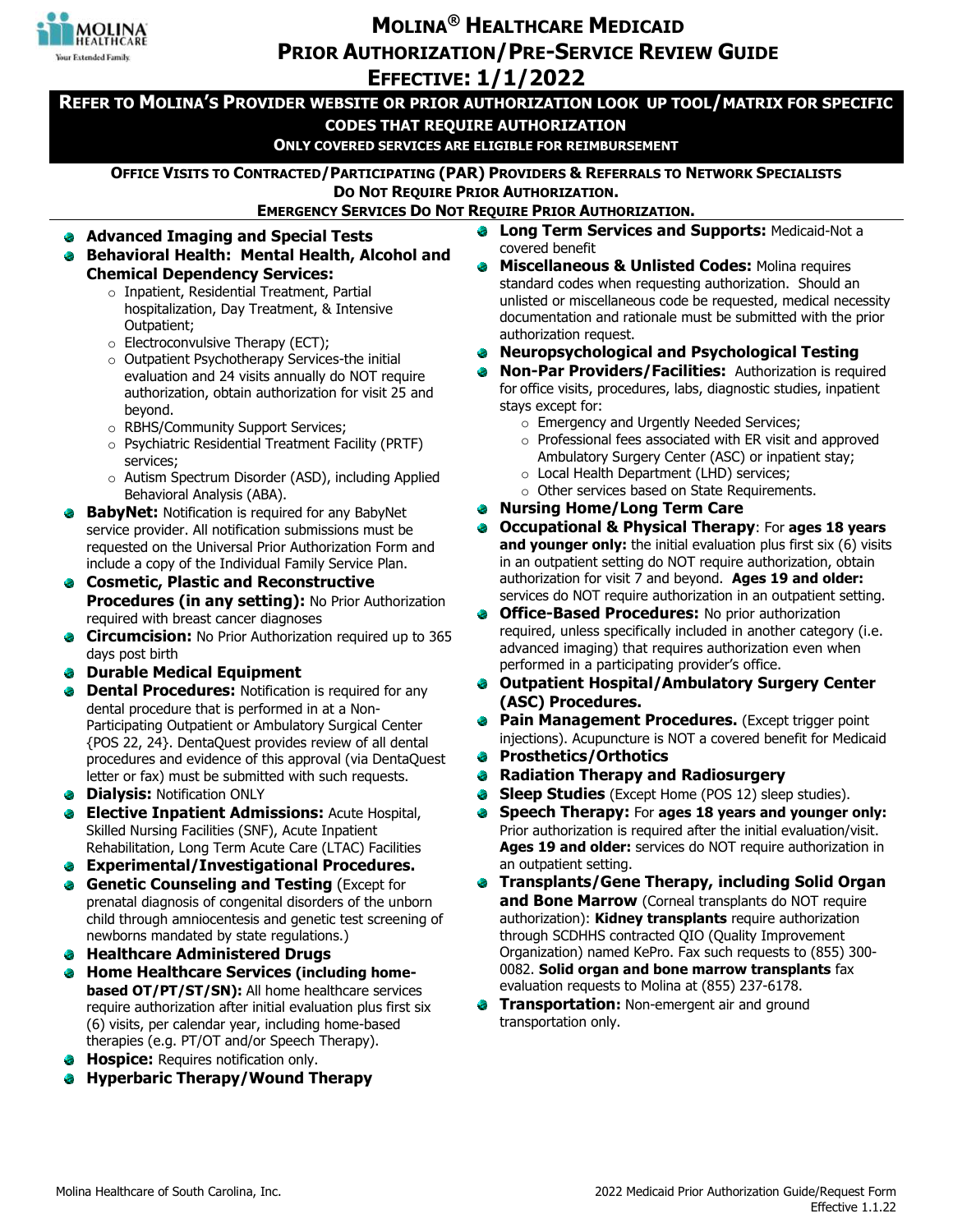**' individual s signature on the consent form and the date the sterilization was performed. The consent form must be STERILIZATION NOTE: Federal guidelines require that at least 30 days have passed between the date of the submitted with claim.** 

## **IMPORTANT INFORMATION FOR MOLINA HEALTHCARE MEDICAID PROVIDERS**

#### **Information generally required to support authorization decision making includes:**

- Current (up to 6 months), adequate patient history related to the requested services.
- Relevant physical examination that addresses the problem.
- Relevant lab or radiology results to support the request (including previous MRI, CT Lab or X-ray report/results)
- Relevant specialty consultation notes.
- Any other information or data specific to the request.

#### **The Urgent / Expedited service request designation should only be used if the treatment is required to prevent serious deterioration in the member's health or could jeopardize the enrollee's ability to regain maximum function. Requests outside of this definition will be handled as routine / non-urgent.**

- denial and additional information regarding the grievance and appeals process. Denials also are communicated to the provider by telephone, fax or electronic notification. Verbal, fax, or electronic denials are given within one business day of making the denial decision or sooner if required by the member's condition. If a request for services is denied, the requesting provider and the member will receive a letter explaining the reason for the
- making the denial decision or sooner if required by the member's condition.<br> Providers and members can request a copy of the criteria used to review requests for medical services.
- Molina Healthcare has a full-time Medical Director available to discuss medical necessity decisions with the requesting physician at 855-237-6178.

| <b>Important Molina Healthcare Medicaid Contact Information</b>                                                                                                                                                                                                                                                                                                          |                                                                          |                                                                                         |                                                 |                                                                                                                  |                |  |  |  |  |  |  |
|--------------------------------------------------------------------------------------------------------------------------------------------------------------------------------------------------------------------------------------------------------------------------------------------------------------------------------------------------------------------------|--------------------------------------------------------------------------|-----------------------------------------------------------------------------------------|-------------------------------------------------|------------------------------------------------------------------------------------------------------------------|----------------|--|--|--|--|--|--|
| (Service hours 8am 5pm local M F, unless otherwise specified)                                                                                                                                                                                                                                                                                                            |                                                                          |                                                                                         |                                                 |                                                                                                                  |                |  |  |  |  |  |  |
| <b>SERVICE AREA</b>                                                                                                                                                                                                                                                                                                                                                      | <b>PHONE</b>                                                             | <b>FAX</b>                                                                              | <b>SERVICE AREA</b>                             | <b>PHONE</b>                                                                                                     | <b>FAX</b>     |  |  |  |  |  |  |
| <b>Prior Authorizations:</b>                                                                                                                                                                                                                                                                                                                                             | (855) 237-6178                                                           | (866) 423-3889                                                                          | Pharmacy<br><b>Authorizations:</b>              | $(855)$ 237-6178,<br>option 2                                                                                    | (855) 571-3011 |  |  |  |  |  |  |
| <b>Member Customer</b><br><b>Service Benefits/</b><br>Eligibility:                                                                                                                                                                                                                                                                                                       | <b>Hours 8am-6pm</b><br>(855) 882-3901<br>TTY/TDD: 711                   |                                                                                         | <b>Provider</b><br><b>Customer Service:</b>     | (855) 237-6178<br>TTY/TDD: 711                                                                                   |                |  |  |  |  |  |  |
| <b>Behavioral Health</b><br><b>Authorizations:</b>                                                                                                                                                                                                                                                                                                                       | (855) 237-6178                                                           | (866) 423-3889                                                                          | <b>Dental</b><br>(DentaQuest):                  | (888) 307-6552                                                                                                   |                |  |  |  |  |  |  |
| <b>Radiology</b><br><b>Authorizations:</b>                                                                                                                                                                                                                                                                                                                               | (855) 714-2415,<br>press 72 for South<br>Carolina                        | (877) 731-7218                                                                          | Transportation:<br>(Provided by<br>Logisticare) | For assistance in<br>arranging<br>transportation, please<br>call Molina Member<br>Services at:<br>(855) 882-3901 |                |  |  |  |  |  |  |
| <b>Transplant</b><br><b>Authorizations:</b>                                                                                                                                                                                                                                                                                                                              | Solid Organ & Bone Solid Organ & Bone<br><b>Marrow</b><br>(855) 237-6178 | <b>Marrow</b><br>(866) 423-3889<br><b>Kidney</b><br><b>KePro Fax:</b><br>(855) 300-0082 | <b>Vision Care</b><br>(March Vision)            | (844) 946-2724                                                                                                   |                |  |  |  |  |  |  |
| 24 Hour Nurse Advice Line (7 days/week):<br>English: (888) 275-8750 / TTY: 711<br>Members who speak Spanish can press 1 at the IVR prompt; the nurse will arrange for an interpreter, as needed, for non-<br>English/Spanish speaking members.<br>No referral or prior authorization is needed.<br>24 Hour Behavioral Health Crisis (7 days/week): Phone: (844) 800-5154 |                                                                          |                                                                                         |                                                 |                                                                                                                  |                |  |  |  |  |  |  |
|                                                                                                                                                                                                                                                                                                                                                                          |                                                                          |                                                                                         |                                                 |                                                                                                                  |                |  |  |  |  |  |  |

Providersmay utilize Molina Healthcare's Website at: <u>I</u> **Available features include:** 

- $\bullet$ Authorization submission and status  $\bullet$
- **Claims submission and status**
- Download Frequently used forms

**Provider Directory**  $\bullet$ 

**Member Eligibility** 

· Nurse Advice Line Report